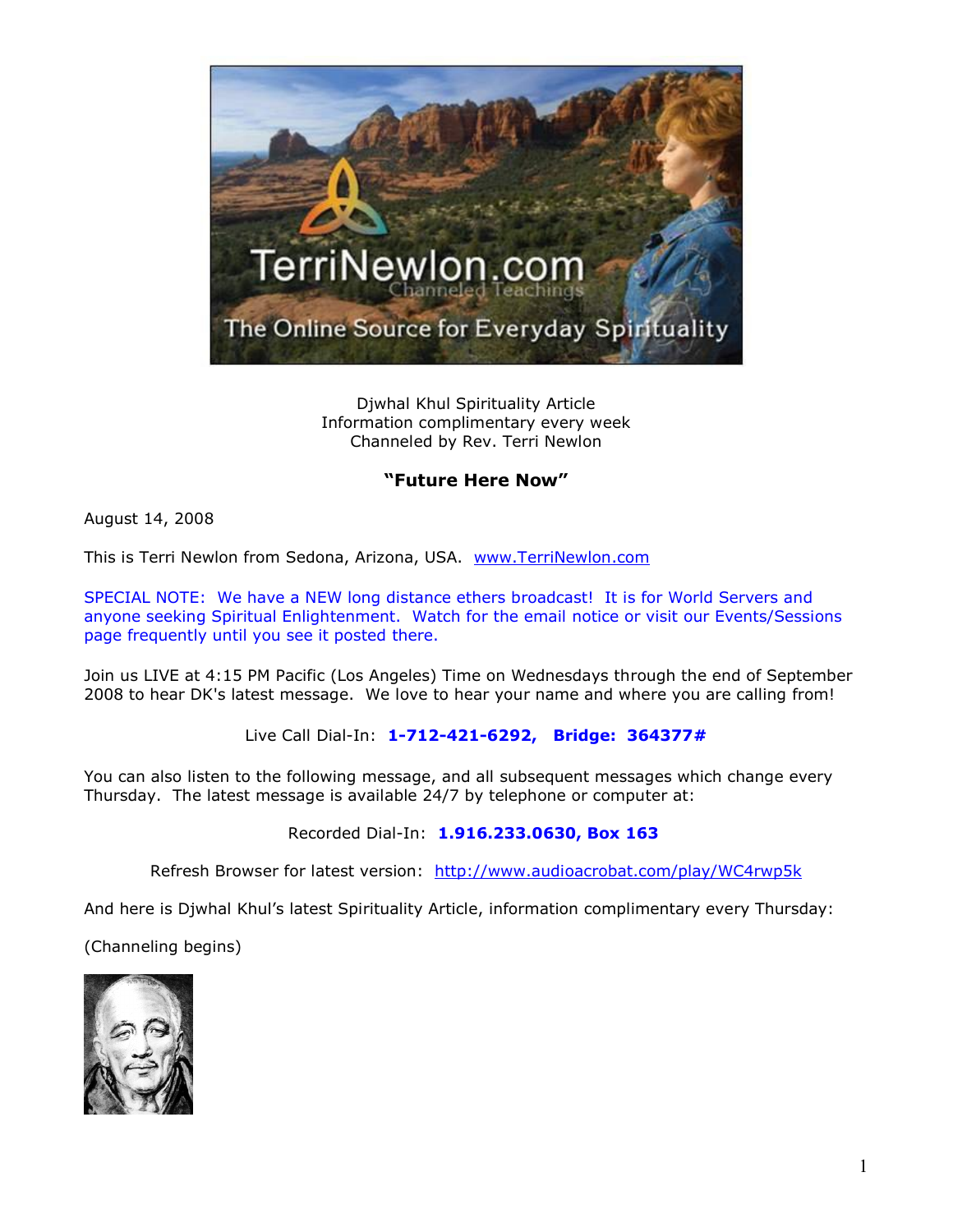Djwhal Khul here. Tashi Delek. (Tibetan greeting, pronounced tash-ee delay-k)

Alright I have quite a bit of excitement in my voice and that is because the topic is something that I really enjoy: how to create the future that you want and how to start living it in the moment. That is what we are talking about today.

So last week we worked with the invocation of "Past Be Gone" and we worked also at a global level, not just the personal level, with a little bit of a different invocation.

And this week we are working with the "Future Here Now"; how to absolutely create what you want in the moment and also how to roll out your future in front of you. Just like you are rolling out your very own red carpet, if you will, that you get to walk on and experience and feel and enjoy.

This is an exercise that I often recommend. The reality that you're in you could put in one hand. And then the reality that you want, your future, you can put in the other hand. Then, you can just simply just bring them together in prayer fashion.

Now the literal moving of the hands in prayer fashion is meant to neutralize opposition and to bring it into a unified Oneness and then usually there is either bowing of the head so that the Crown and Ascension Chakras are going heavenward or lifting the eyes skyward so the Third Eye is going heavenward, while the hands are in prayer fashion. Position of prayer has a very deep meaning.

For example, if right now your health is a little low and in your 'Future Here Now' you are vibrant and healthy, what you can do is put one in each hand and bring them together. I am also going to work with some affirmations. Or more precisely, ways that you move your consciousness out of your current reality into your desired reality, without just simply playing a trick on the mind or lying to yourself, because lying just doesn't work. You have probably experienced that.

So you would say, "I acknowledge and accept that right now I am feeling like I am catching a cold", or whatever, or "I am feeling tired every day" or whatever it is. And then you can kind of flip that palm back down and flip the other one up, it doesn't really matter which one you use, although if you want to go with which one represents your past and which one represents your future, I would say usually that left hand is past and right hand is future. But it can be reversed on some people, so go with your intuition on that.

You flip up your future palm, whichever one you have decided that is, and you say: "Right now, I am feeling really wonderful. I feel great. I feel healthy, vibrant, on top of the world." Then you wait for the subtle shift in the body. It's almost like the body shifts a little bit into the future, on that command.

Now, for example, you could take a financial situation. Now left palm upwards you could say "Right now, I have a cash flow constriction; or right now, I am pretty much broke." And then you flip down one down, you flip the right one up and say "Right now, I am extremely wealthy. Right now, all my means are being met. Right now I have more than most on the planet. Right now I am really prosperous and fortunate." Then you wait for a moment and again, it's almost like the body goes about an inch forward, energetically. It is a feeling that the body is bringing the Future Here Now.

Alright so there are many areas in your life that you can play with this exercise and have a very good time with it. And as always, thank you and my love to you,

Djwhal Khul

Channeled by Rev. Terri Newlon [www.TerriNewlon.com](http://www.terrinewlon.com/)

(Spirituality Article, Transcribed by Micheline Ralet)